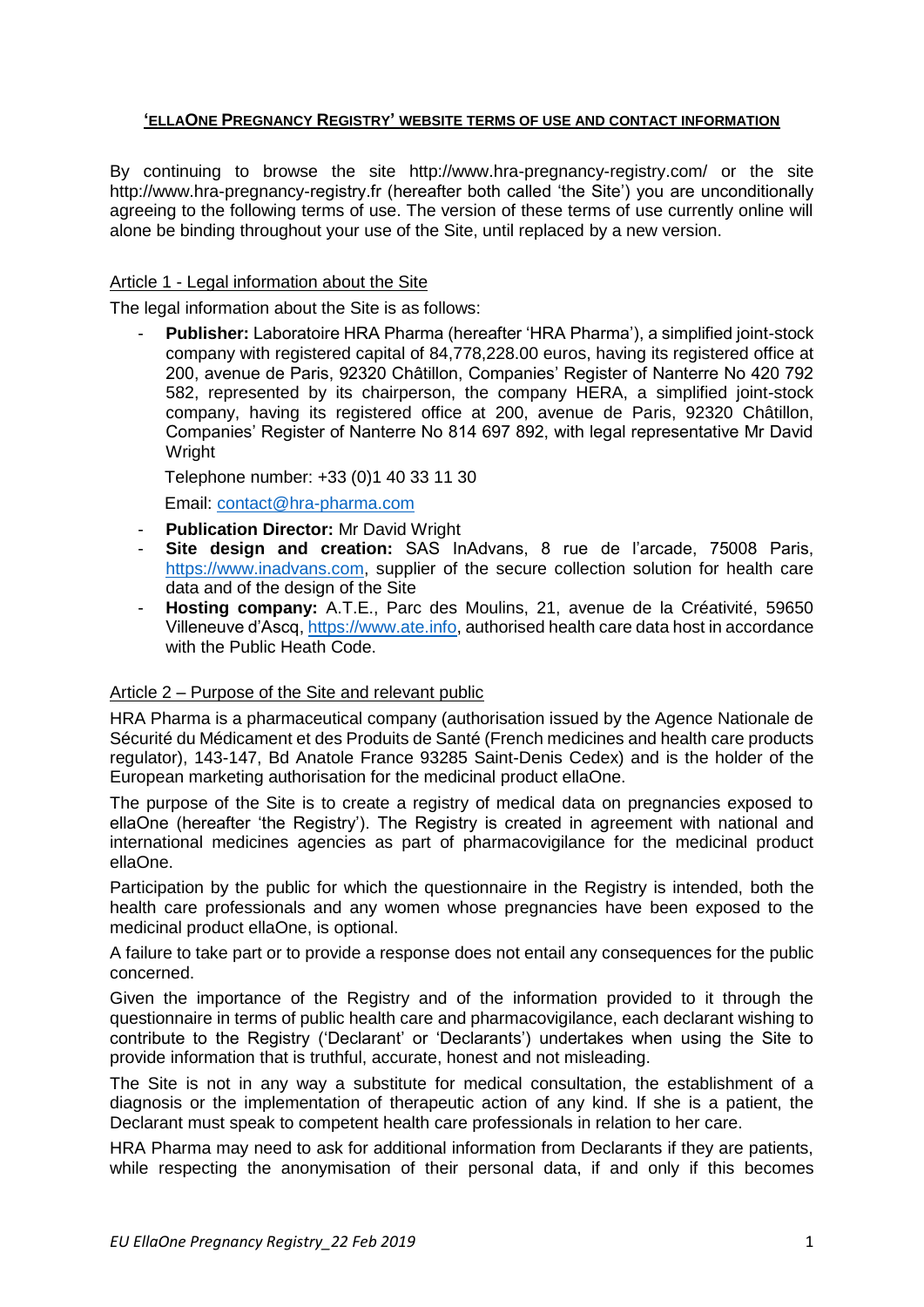necessary. If she is a patient, the Declarant therefore agrees to receive any additional questions that might be sent by the HRA Pharma Pharmacovigilance department.

There is no obligation to respond and a failure to respond does not entail any consequences for the Declarant concerned.

# Article 5 - Ownership of the Site

The Site and all elements reproduced or used on the Site are protected by the applicable intellectual property laws.

They are the full and entire property of HRA Pharma or its partners. Any reproduction, representation, use or adaptation, in any form whatsoever, of all or part of these elements, including computer applications, without the prior written consent of HRA Pharma, is strictly prohibited. The fact that HRA Pharma does not initiate proceedings upon becoming aware of these unauthorised uses does not constitute acceptance of such uses and waiver of prosecution.

Any use not expressly authorised by HRA Pharma and/or InAdvans under these terms of use is unlawful pursuant to the provisions of the Intellectual Property Code.

## Article 4 - Management of the Site

To ensure the proper management of the Site, HRA Pharma may at any time:

- suspend, interrupt or limit access to all or part of the Site and make all or part of it accessible only to a specific category of internet users;
- delete any information that could disrupt the normal operation of the Site or that contravenes national or international laws;
- suspend access to the Site to carry out updates.

#### Article 5 - Liability

HRA Pharma cannot be held liable in the event of a failure, breakdown, difficulty or interruption of operation preventing access to the Site or one of its functionalities.

The hardware you use to connect to the Site is subject to your entire liability. You must take all appropriate steps to protect your hardware and your own data, in particular from viral attacks over the internet.

HRA Pharma cannot be held liable in the event of legal proceedings against you:

- as a result of the use of the Site or any service accessible via the internet;
- as a result of your failure to comply with these terms of use.

HRA Pharma is not liable for any damage caused to you, third parties and/or your equipment as a result of your connection to or use of the Site and you waive any action against HRA Pharma as a result.

If HRA Pharma were to be the subject of amicable or legal proceedings as a result of your use of the Site, HRA Pharma may require that you stand surety for any sums for which it may be liable in connection with such proceedings.

#### Article 6 - Hypertext links

The creation, by the user of the Site, of any hypertext links to all or part of the Site is strictly prohibited, except with the prior written consent of HRA Pharma, requested by email from the following address: pharmacovigilance@hra-pharma.com

#### Article 7 – Cookies and protection of personal data